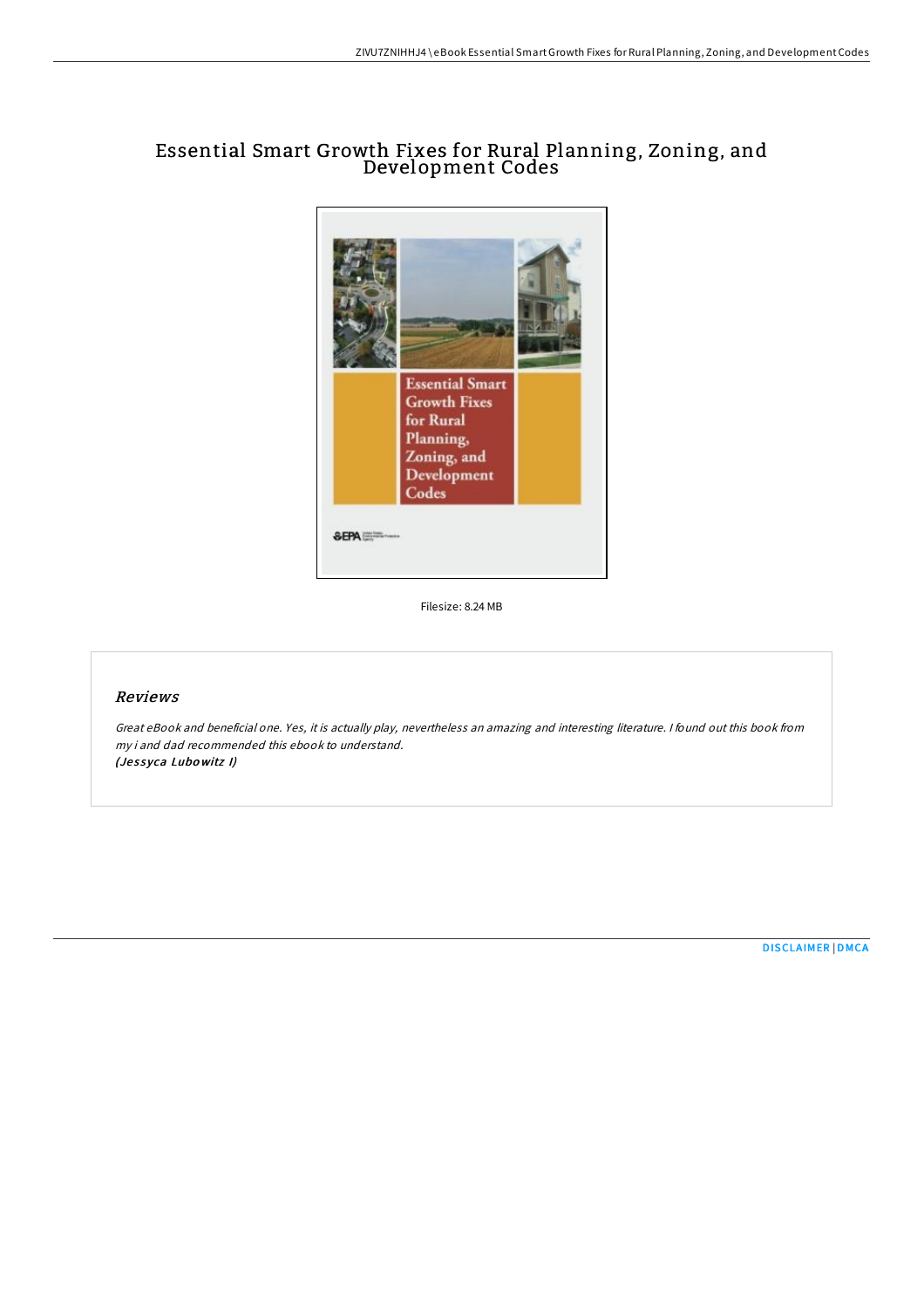## ESSENTIAL SMART GROWTH FIXES FOR RURAL PLANNING, ZONING, AND DEVELOPMENT CODES



CreateSpace Independent Publishing Platform. Paperback. Condition: New. This item is printed on demand. 56 pages. Dimensions: 11.0in. x 8.5in. x 0.1in.Most rural communities want to maintain their rural character while also strengthening their economies. Many fast-growing rural areas are now at the edge of major metropolitan regions and face metropolitan-style development pressures. They seek to manage new growth in a way that promotes prosperity yet is sustainable over the long run. But even slow-growing or shrinking rural areas, which often suffer from faltering economies and population decline, might find that their growth management policies are not resulting in the prosperity they seek. Fortunately, a variety of proven tools and strategies can help rural communities thoughtfully consider how and where to grow. For example, communities that want to maintain their rural character and economic vitality could decide to adopt mixed-use zoning for their Main Street buildings and commercial areas, policies to better manage stormwater runoff, and design requirements for complete, connected streets. Strategies like these are used in communities of all sizes around the country. Small towns and rural areas generally have fewer financial, technical, and staff resources to draw on in responding to development proposals and growth pressures than their urban and suburban counterparts. As a result, rural communities need to identify strategies that they are able to implement with their resources. This publication provides a range of strategies that focus on key issues that rural communities face. It is intended to provide smart growth policy options that communities can implement. These policies can help small towns and rural areas ensure that their development is fiscally sound, environmentally responsible, and socially equitable. This publication is a companion to Essential Smart Growth Fixes for Urban and Suburban Zoning Codes. This item ships from La Vergne,TN. Paperback.

B Read Essential Smart Growth Fixes for Rural [Planning](http://almighty24.tech/essential-smart-growth-fixes-for-rural-planning-.html), Zoning, and Development Codes Online  $\ensuremath{\mathop{\rule{0pt}{0pt}}\nolimits^{\triangleleft}}$ Download PDF Essential Smart Growth Fixes for Rural [Planning](http://almighty24.tech/essential-smart-growth-fixes-for-rural-planning-.html), Zoning, and Development Codes